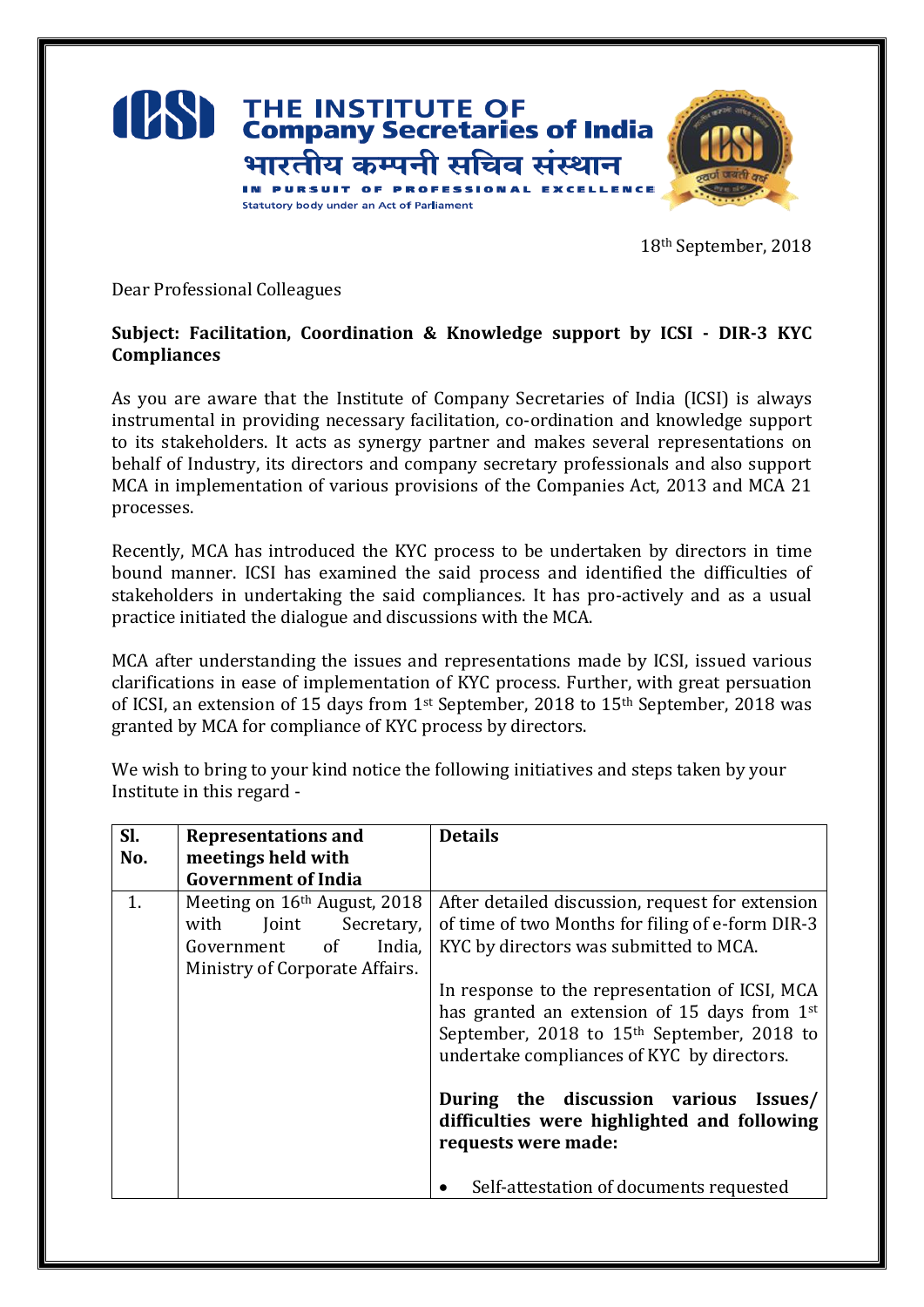|    |                                                                                                                                                                                                                                                   | Common Address Proofs to be allowed as<br>$\bullet$<br>under Incorporation or DIN Rules<br>DIR-6 and DIR-3 KYC both used for<br>updating the database of directors leading<br>to duplication of records<br>Directors of Indian origin with foreign<br>nationality facing difficulties as regards to<br>residential address and suggestion made to<br>allow such directors to provide Indian<br>address proof<br>Status of compliance of KYC on MCA21<br>portal to be made available on real time<br>basis                                                                           |
|----|---------------------------------------------------------------------------------------------------------------------------------------------------------------------------------------------------------------------------------------------------|-------------------------------------------------------------------------------------------------------------------------------------------------------------------------------------------------------------------------------------------------------------------------------------------------------------------------------------------------------------------------------------------------------------------------------------------------------------------------------------------------------------------------------------------------------------------------------------|
| 2. | 23 <sup>rd</sup><br>Representation<br>on<br>2018<br>Joint<br>August,<br>to<br>Secretary, Government<br>of<br>India, Ministry of Corporate<br>Affairs.                                                                                             | Representation was made on the various<br>practical difficulties faced by stakeholders and<br>proposal to make suitable amendment in<br>relevant rules, wherein the ICSI has again<br>requested to consider for providing extension<br><sub>of</sub><br>Filing of DIR-3 KYC by two Months.                                                                                                                                                                                                                                                                                          |
| 3. | Discussions, meetings and<br>follow up with MCA officials                                                                                                                                                                                         | Regular meetings and discussions were done<br>with MCA senior officials including Joint<br>Secretaries, MCA by ICSI team led by President,<br><b>ICSI and Council Members</b><br>MCA has resolved difficulties for the directors<br>who are non-resident Indians by making it<br>optional for NRI directors to mandatorily file<br>Aadhar with DIR- 3 KYC.<br>Revision in E-form was done in order to<br>capture clarifications pertaining to basic details<br>like Name, Father's name, Date of Birth, PAN<br>Number, Mobile Number, E-mail ID, Permanent<br>and Personal Address. |
| 4. | Meetings held in September,<br>2018                                                                                                                                                                                                               | Meetings held with MCA officials and Joint<br>Secretaries wherein information about KYC<br>compliances was exchanged and based on that,<br>requests were made to extend the period of<br>filing beyond 15 <sup>th</sup> September, 2018.                                                                                                                                                                                                                                                                                                                                            |
| 5. | Letter dated September 14,<br>2018<br>Secretary<br>to<br>to<br>of<br>India,<br>Government<br>Ministry of Corporate Affairs<br>with<br>Joint<br>copy<br>to<br>Secretaries, Government<br><sub>of</sub><br>India, Ministry of Corporate<br>Affairs. | Request for extension of last date for filing e-<br>Form DIR-3 KYC by two months was made.<br>Issues/Difficulties highlighted:<br>Initiation of KYC process mandatorily<br>requires every director to possess digital<br>signature. However, procurement of DSC                                                                                                                                                                                                                                                                                                                     |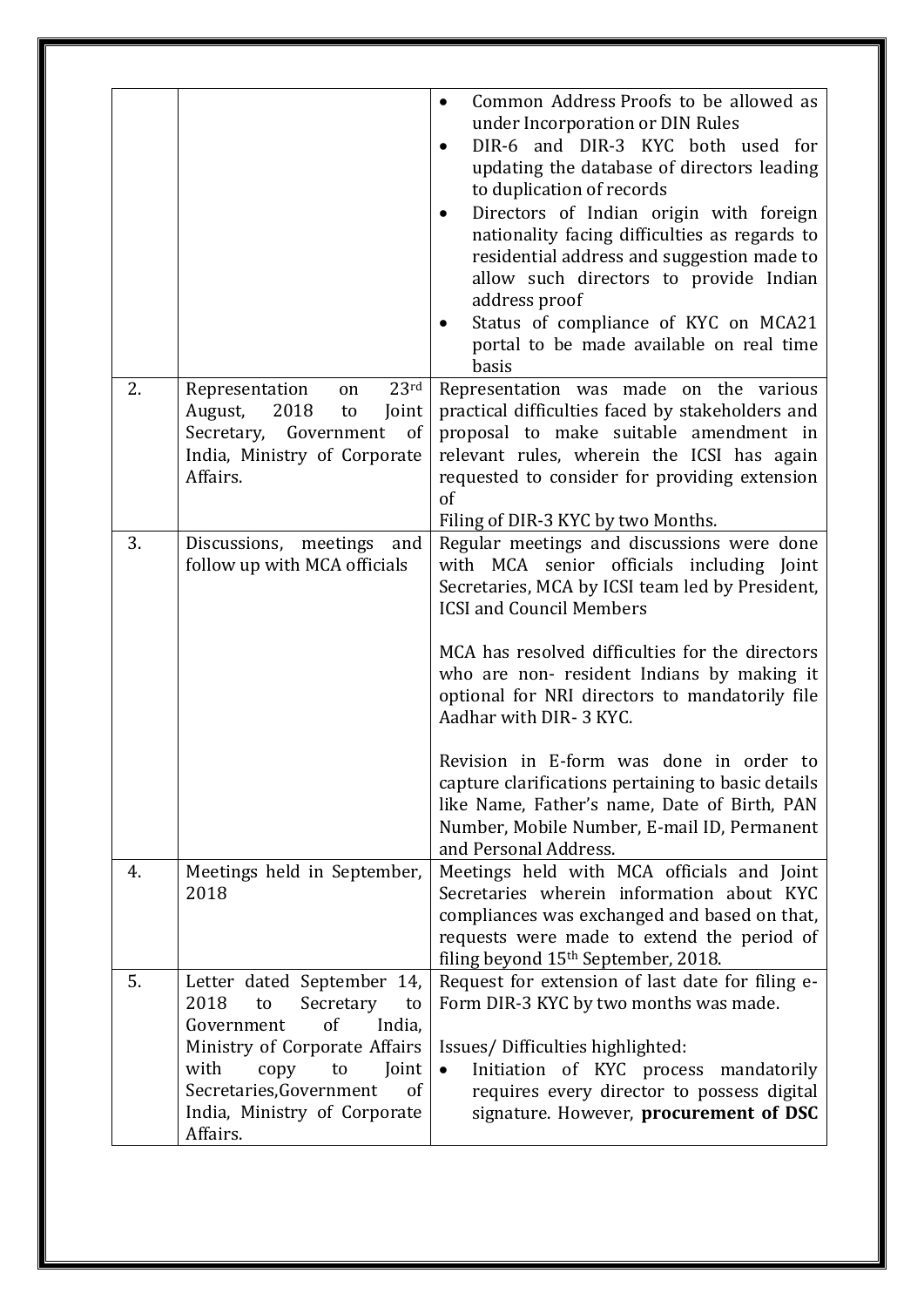| 6. | Letter dated September 17,<br>2018 to Hon'ble Minister of<br>Finance<br>and<br>Corporate<br>Affairs, with<br>copy to<br>a<br>Secretary to Government of<br>India, Ministry of Corporate<br>Affairs.                                                                 | is a time consuming process which has<br>further been elongated with the video<br>verification being mandatory.<br>In the case of foreign directors, the process<br>$\bullet$<br>of collection of various proofs and their<br>attestation runs into several days.<br>The ongoing Ganesh festival which is of<br>$\bullet$<br>much significance in the Indian cultural<br>scenario has led to reduced working days<br>available for the accomplishment of this<br>activity.<br>Entrepreneurs, business<br>persons<br>and<br>$\bullet$<br>industrialists, the entire brigade of persons<br>playing the role of directors in the Boards<br>across the corporates are required to travel<br>This leads to hassles while<br>a lot.<br>coordinating with respect to OTPs.<br>Getting OTP in the case of foreign directors<br>$\bullet$<br>also is genuinely a problem.<br>Furthermore, the entire state of Kerala, its<br>$\bullet$<br>infrastructure<br>and<br>organisations<br>are<br>seriously impaired because of the floods. |
|----|---------------------------------------------------------------------------------------------------------------------------------------------------------------------------------------------------------------------------------------------------------------------|-----------------------------------------------------------------------------------------------------------------------------------------------------------------------------------------------------------------------------------------------------------------------------------------------------------------------------------------------------------------------------------------------------------------------------------------------------------------------------------------------------------------------------------------------------------------------------------------------------------------------------------------------------------------------------------------------------------------------------------------------------------------------------------------------------------------------------------------------------------------------------------------------------------------------------------------------------------------------------------------------------------------------------|
| 7. | President<br>discussed<br>the<br>matter with Secretary, MCA<br>and apprised him about the<br>difficulties. The matter was<br>discussed with Joint<br>also<br>Secretary, Government<br>of<br>India, Ministry of Corporate<br>Affairs.<br>$(17th$ September,<br>2018) | Detailed discussions on the issue                                                                                                                                                                                                                                                                                                                                                                                                                                                                                                                                                                                                                                                                                                                                                                                                                                                                                                                                                                                           |
| 8. | further<br>The<br>matter<br>was<br>brought to the notice of the<br>Office of the Hon'ble Minister<br>of Finance and Corporate<br>(17 <sup>th</sup> )<br>Affairs.<br>September,<br>2018)                                                                             | Discussions held on the issue.                                                                                                                                                                                                                                                                                                                                                                                                                                                                                                                                                                                                                                                                                                                                                                                                                                                                                                                                                                                              |

## **Advocacy Measures undertaken**

Your Institute, from time to time, in order to provide support to Company Secretaries in undertaking KYC compliances on behalf of directors and to popularise the KYC compliances process with the help of MCA took the following initiatives.

| SI. | <b>Measures undertaken</b> | <b>Details</b>                                                                 |
|-----|----------------------------|--------------------------------------------------------------------------------|
| No. |                            |                                                                                |
| 1.  |                            | To ensure timely filing of Vide e-mail dated August 07, 2018, ICSI has         |
|     |                            | <b>DIR- 3 KYC- Appeal made to</b>   requested the following industry bodies to |
|     |                            | Industry associations and propagate the filing of DIR-3 KYC e-form             |
|     | chamber of commerce        | amongst their members, for timely filing and to                                |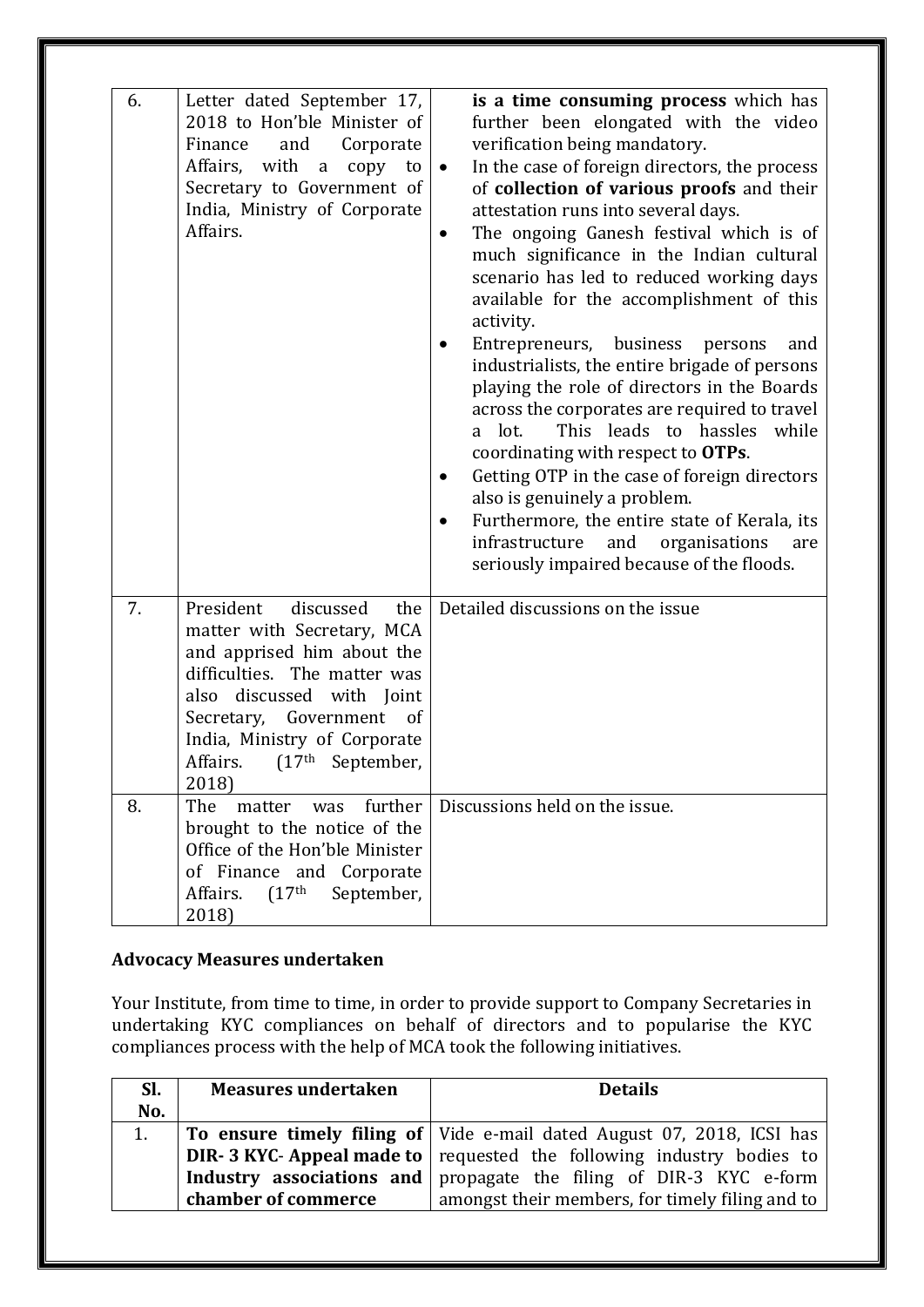|    |                             | avoid last minute rush on the due date:                                                                                                                                                                                                                      |
|----|-----------------------------|--------------------------------------------------------------------------------------------------------------------------------------------------------------------------------------------------------------------------------------------------------------|
|    |                             | Institute of Directors;<br>Chamber<br>of<br>PHD<br>Commerce<br>and<br>Industry<br>The Associated Chambers of Commerce<br>and Industry of India (ASSOCHAM);<br>Federation of Indian Chambers of<br>Industry (FICCI)<br>Confederation of Indian Industry (CII) |
|    |                             | President ICSI during his visits, met various<br>chamber<br>of<br>commerce<br>and<br>industry<br>associations and appraised them about the KYC<br>process to be complied by the Directors and<br>extended the required support to them on                    |
|    |                             | behalf of company secretaries.                                                                                                                                                                                                                               |
| 2. | <b>Session</b><br>Knowledge | Webinar on DIR-3 KYC {Companies                                                                                                                                                                                                                              |
|    | Organised                   | (Appointment and<br>Qualification<br>of                                                                                                                                                                                                                      |
|    |                             | Directors) Fourth Amendment Rules,                                                                                                                                                                                                                           |
|    |                             | 2018}                                                                                                                                                                                                                                                        |
|    |                             | In order to enhance the understanding of                                                                                                                                                                                                                     |
|    |                             | professionals in discharge of their duties                                                                                                                                                                                                                   |
|    |                             | responsibilities<br>efficiently<br>and<br>and                                                                                                                                                                                                                |
|    |                             | effectively in reference to DIR-3 KYC, the                                                                                                                                                                                                                   |
|    |                             | ICSI organized a Webinar on DIR-3 KYC on<br>August 1, 2018 at New Delhi. The webinar                                                                                                                                                                         |
|    |                             | was addressed by Shri Shashi Raj Dara,                                                                                                                                                                                                                       |
|    |                             | Director,<br>e-GOV,<br>Joint<br>Ministry                                                                                                                                                                                                                     |
|    |                             | of Corporate Affairs, Shri KMS Narayanan,                                                                                                                                                                                                                    |
|    |                             | Assistant<br>Director,<br>Ministry                                                                                                                                                                                                                           |
|    |                             | of Corporate Affairs,<br>and CS Bhasker                                                                                                                                                                                                                      |
|    |                             | Subramanian, Industry Principal, Infosys                                                                                                                                                                                                                     |
|    |                             | Limited. Approximately 1300 members<br>have attended the said webinar and                                                                                                                                                                                    |
|    |                             | benefited<br>of<br>knowledge<br>out<br>sharing                                                                                                                                                                                                               |
|    |                             | initiative of ICSI.                                                                                                                                                                                                                                          |
|    |                             |                                                                                                                                                                                                                                                              |
|    |                             | ICSI has requested all Chapters to organise                                                                                                                                                                                                                  |
|    |                             | sessions and Study Circle Meetings to                                                                                                                                                                                                                        |
|    |                             | create understanding and resolve the<br>difficulties of members.                                                                                                                                                                                             |
|    |                             |                                                                                                                                                                                                                                                              |
|    |                             | Registrar<br>of<br>companies<br>and regional                                                                                                                                                                                                                 |
|    |                             | directors<br>respective<br>cities<br>were<br>at                                                                                                                                                                                                              |
|    |                             | requested to join the various seminars and                                                                                                                                                                                                                   |
|    |                             |                                                                                                                                                                                                                                                              |
|    |                             | study circles and to address the company<br>secretaries.                                                                                                                                                                                                     |

We look forward to your sustaining support to ICSI for its mission to serve the stakeholders.